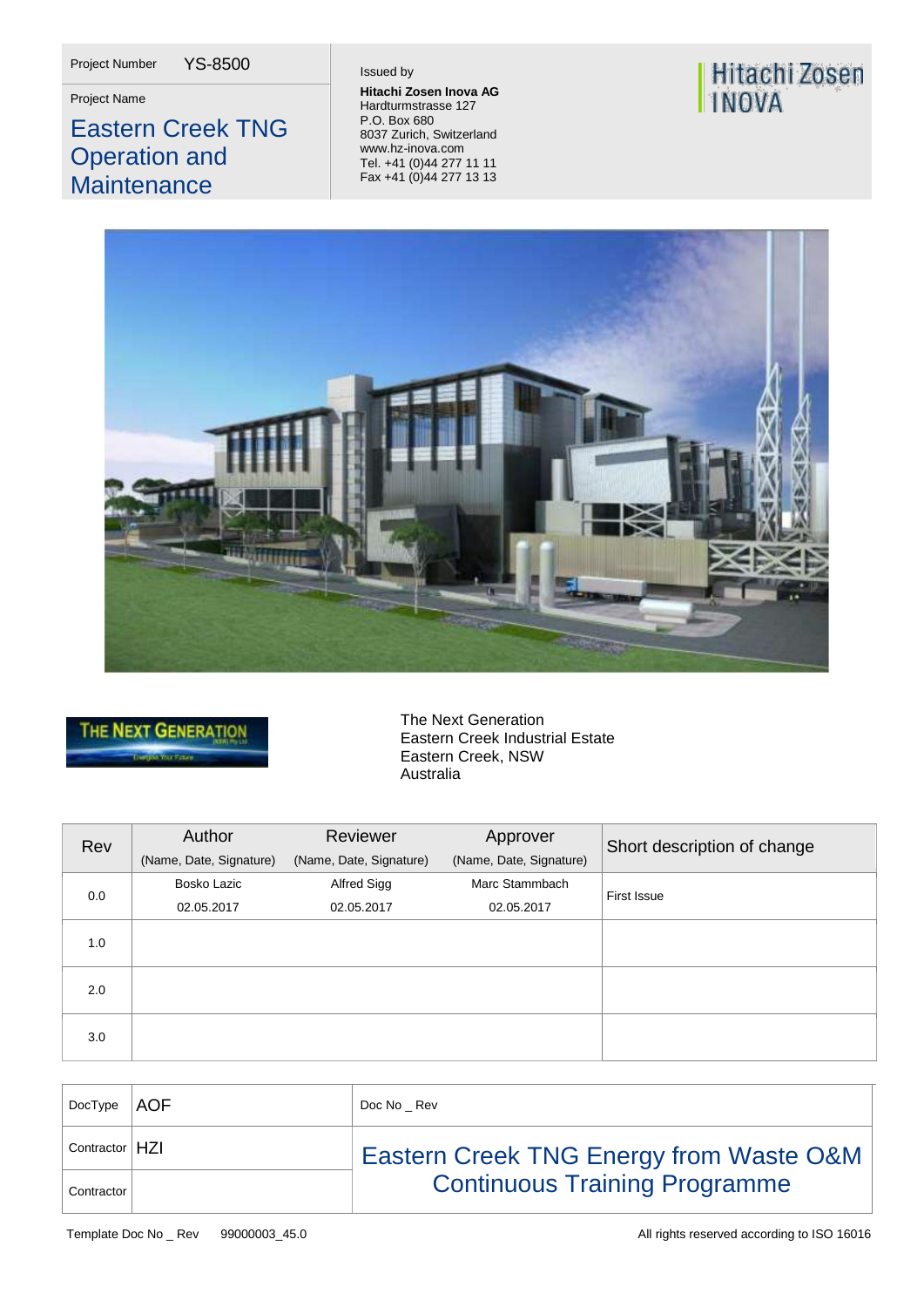

Project: Eastern Creek TNG O&M DocNo:

# **Table of Content**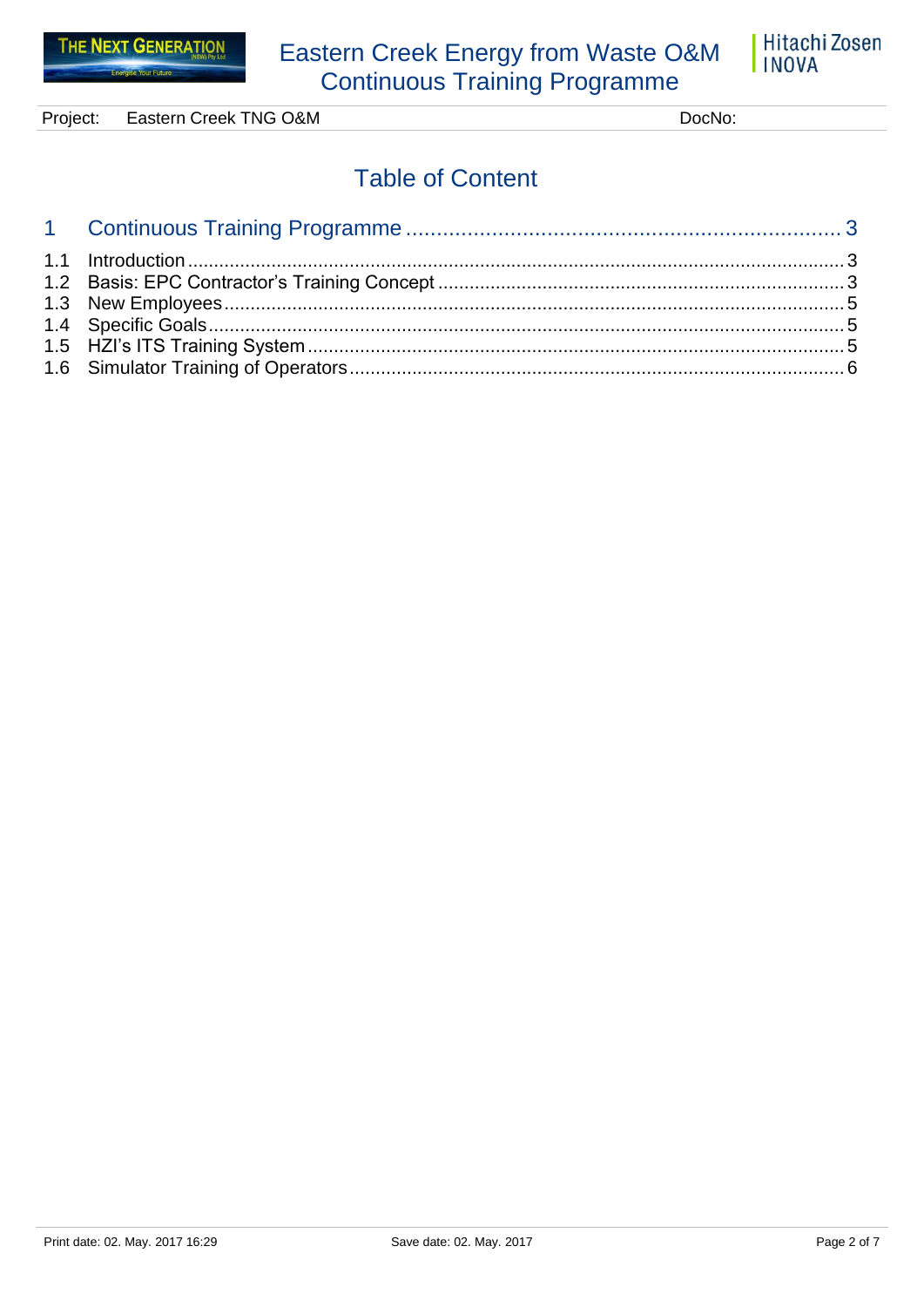

Project: Eastern Creek TNG O&M DocNo: DocNo:

# <span id="page-2-0"></span>**1 Continuous Training Programme**

## <span id="page-2-1"></span>**1.1 Introduction**

The HZI-Sydney Plant Management Company's goal is to ensure a completely qualified and motivated O&M staff and workforce, using not only proper recruiting but also supplementing this with a Continuous Training and continuous improvement programme.

Initial staff recruiting and training is performed under the HZI-Sydney Plant Management Company's O&M contract during the "Mobilisation Period".

Subsequent personnel recruitment, training and development shall be the responsibility of the HZI-Sydney Plant Management Company in order to provide the productive stable workforce necessary for successful plant operation. The HZI-Sydney Plant Management Company will provide fully qualified and trained personnel plus any other such resources and subcontractors as are necessary to deliver the services and operate and maintain the facility on a day-to-day basis and carry out all necessary administration in respect of such personnel and sub-contractors. The HZI-Sydney Plant Management Company will also arrange for the continuing training and re-training of personnel in coordination with The Next Generation (Client) in all relevant disciplines and activities.

## <span id="page-2-2"></span>**1.2 Basis: EPC Contractor's Training Concept**

The HZI-Sydney Plant Management Company will base its Continuous Training Programme on the Training Concept of the EPC Contractor which will include numerous individual training blocks from the individual Original Equipment Manufacturers (OEMs). Therefore, we refer to the EPC Contractor's 15-page document "Training Concept", document number/Rev 5004283-0.2 from the HZI EPC Proposal.



The first training will be held during the mobilisation phase, which corresponds to the commissioning of the Eastern Creek TNG EfW plant. Afterwards, the various straining blocks will be repeated and if necessary further expanded both to new employees but also to existing ones to refresh their professional knowledge and expertise. The programme of continuous training will also be custom tailored to the needs of each individual O&M staff member.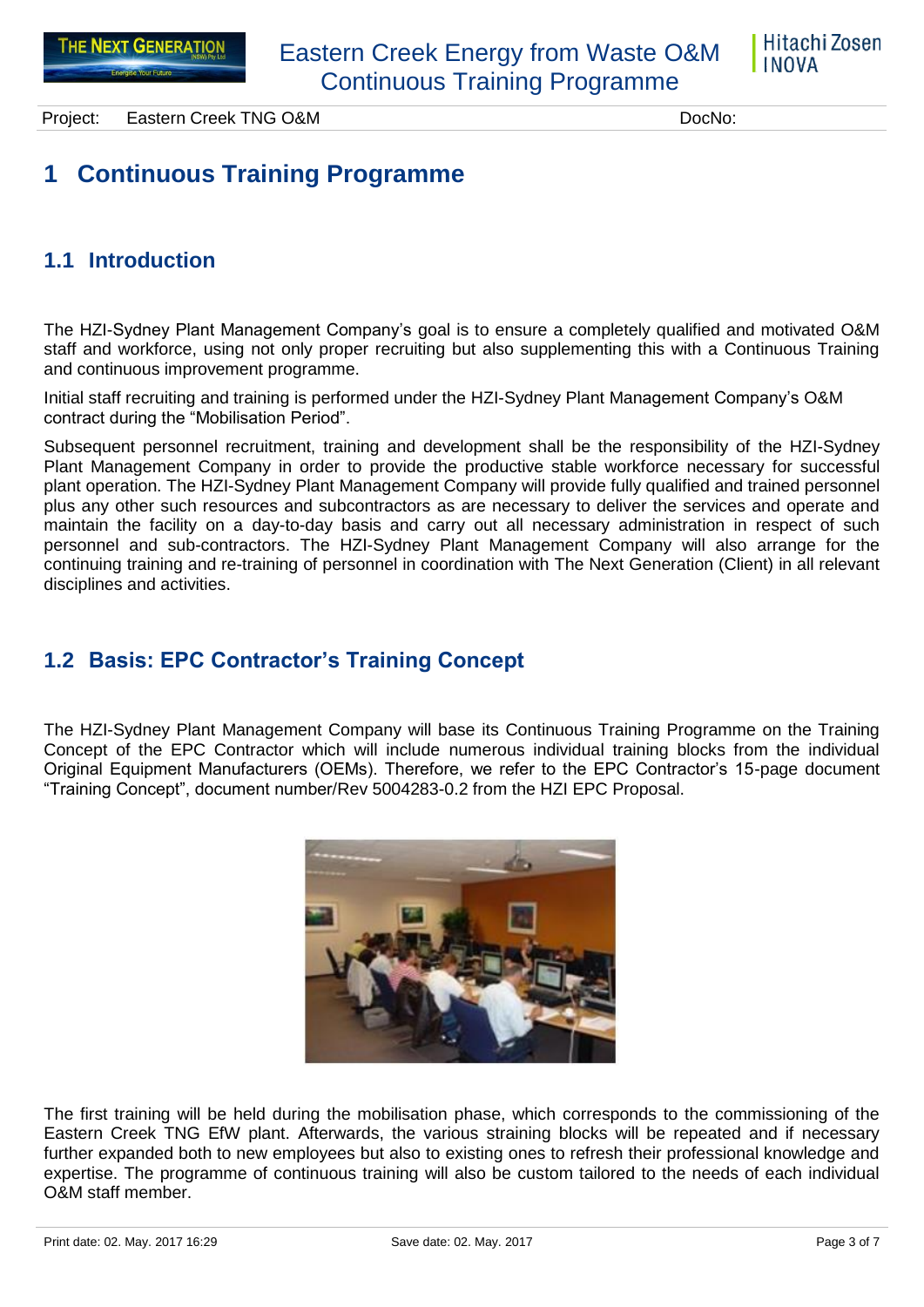

Eastern Creek Energy from Waste O&M Continuous Training Programme

Hitachi Zosen **INOVA** 

Project: Eastern Creek TNG O&M DocNo: DocNo:



#### Fig. 10.1 - HZI's ITS Training System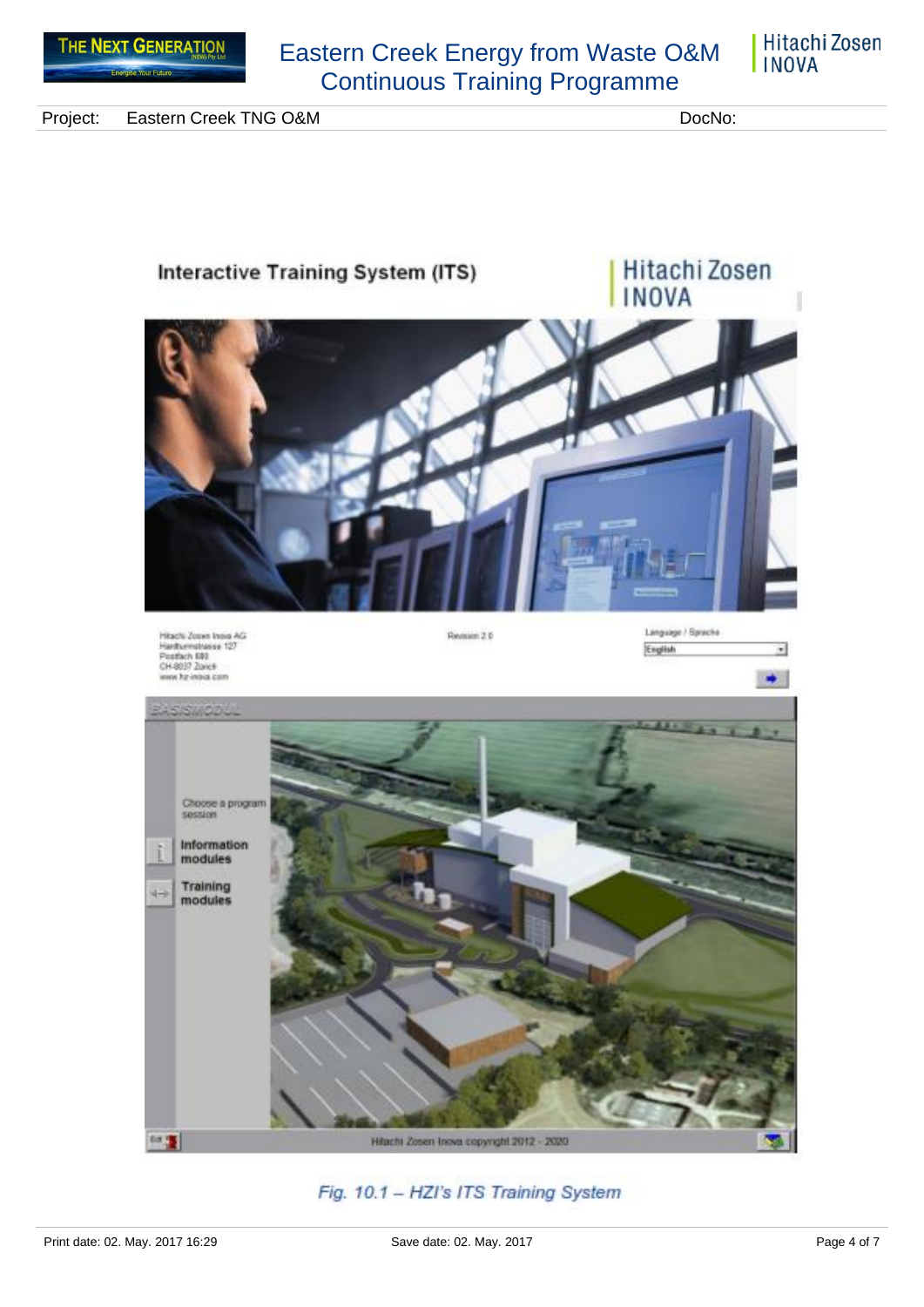

Project: Eastern Creek TNG O&M DocNo: DocNo:

### <span id="page-4-0"></span>**1.3 New Employees**

Due to the natural turnover and fluctuation rate of the employees, new employees will always be hired. They, too, will receive the same training programme.

#### <span id="page-4-1"></span>**1.4 Specific Goals**

The Contractor's Continuous Training Programme has three (3) specific goals:

- The continuous improvement of the knowledge and expertise of each individual member of the O&M team.
- The alignment of knowledge among the O&M staff of the same function. This is particularly valid for the shift positions.
- The implementation of lessons learned.



## <span id="page-4-2"></span>**1.5 HZI's ITS Training System**

The HZI-Sydney Plant Management Company will use HZI's proprietary e-learning Integrated Training System (ITS) for the training of its personnel. Fig. 10.1 shows two screenshots of the ITS training system.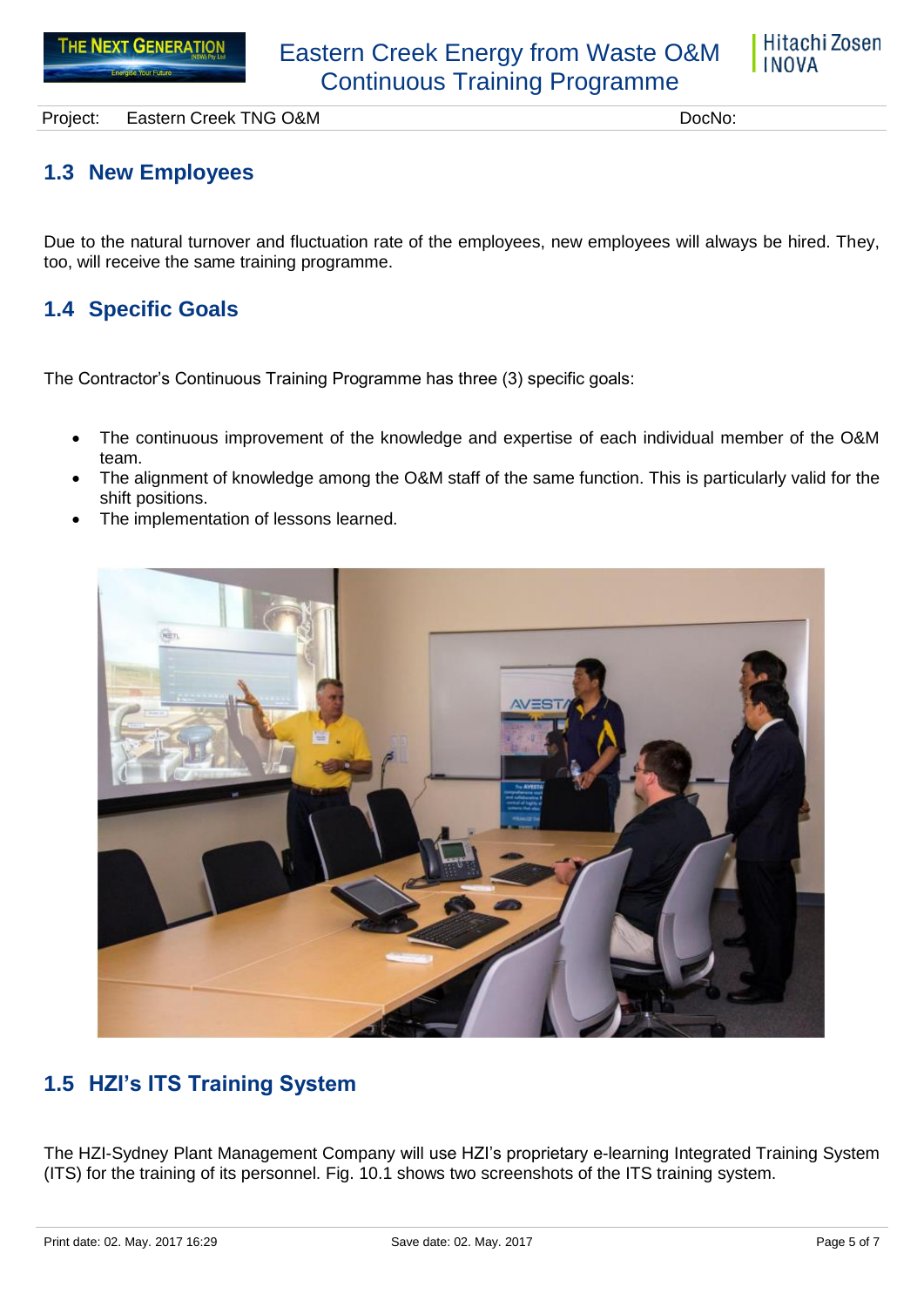## Eastern Creek Energy from Waste O&M Continuous Training Programme

Project: Eastern Creek TNG O&M DocNo: DocNo:

Hitachi Zosen

**INOVA** 

HZI's e-learning program ITS is designed specifically for training staff in large-scale EfW plants. The training occurs in a class room setting with an instructor or the participants can work through the program individually on their own. The learning modules are adapted to the Eastern Creek TNG EfW plant. The program combines flow diagrams, P&IDs, text, images and questions at four levels of difficulty. The participants can work through the learning program at their own pace. They can always check how far they have come with understanding the process.

The typical ITS course starts with an overview of the WtE plant systems and includes a short refresher of P&ID reading skills. Subsequently, one system after another is examined. The participants become familiar with the process, plant structure, instrumentation, control function, procedures, risks, malfunctions and maintenance. In the end they are able to explain the process in the P&ID and to identify important components on site.

#### <span id="page-5-0"></span>**1.6 Simulator Training of Operators**

A training session will be conducted to train the HZI-Sydney Plant Management Company operating staff competences using HZI's newly updated dynamic Process Simulator.



The Process Simulator models the combustion process in a computerized application at speeds up to 10 times faster than real time. This allows realistic scenarios to be tested and trained in a much more efficient manner than on the real EfW plant and avoids costly upset conditions. Ten (10) pre-defined scenarios are available (e.g. start-up, shut-down, feed hopper bridging, sudden drop in waste fuel heat value, etc.).

The training will be conducted by a team consisting of an HZI trainer and an application specialist and will expand on the available knowledge of the trainees. The training will last 5 days and include two identical 2.5 day-sessions for up to 10 persons each. The successful completion of the training will be documented with a "HZI Operator Certificate" indicating the competence of the respective candidates.

In preparation of the training, HZI will configure the Simulator to reflect the Eastern Creek TNG EfW facility. This is a one-time effort that can be utilized for future training sessions.